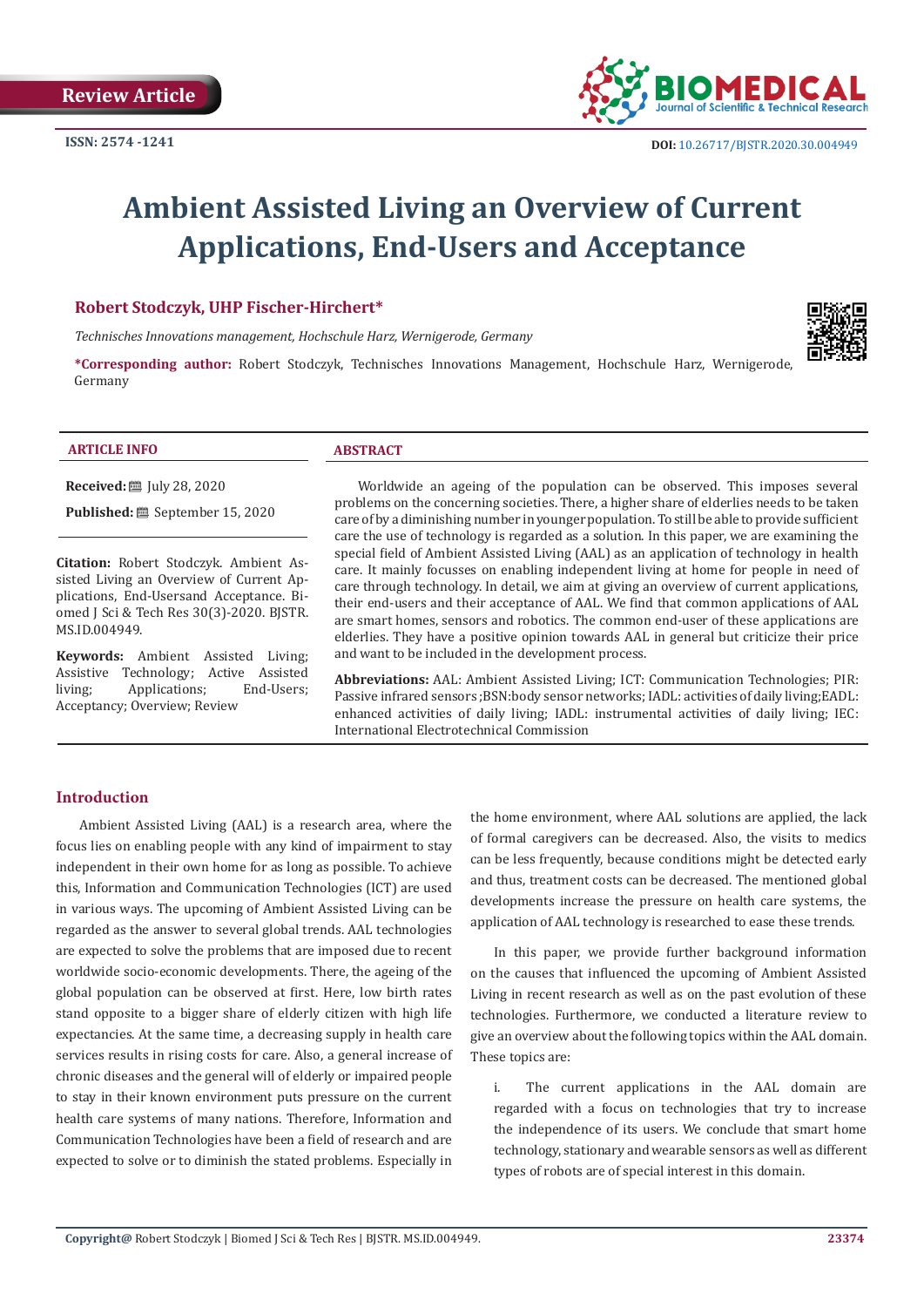ii. The main end-users of these applications are investigated. We observed that especially elderlies are addressed by AAL solutions in comparison to people with other kinds of impairments. Also, formal and informal caregivers are only targeted indirectly.

iii. The acceptance of Ambient Assisted Living products among its users is examined. We state that the attitude towards these devices is in general positive. Nevertheless, the price, data security, as well as an aversion towards certain sensor types is concerning. Also, user-centered design has become a main topic for increasing the devices' acceptance.

By showing the main applications for users of AAL,examining the main user groups and their acceptancy, this paper aims to provide a general overview of the Ambient Assisted Living domain.

#### **Background**

The upcoming of Ambient Assisted Living from a socioeconomic perspective as well its terminology and evolution are regarded in this section. Firstly, four socio-economic trends are described.

**Angeing Population:** According to the United Nations [1] the population is ageing worldwide. By 2050 it is prospected that the total number of people aged 65 and older will surpass the group of adolescents with an age between 15 and 24. This development is mainly a result of low fertility and mortality rates. Countries where these two factors apply are in the so called third phase of demographic transition. There the population growth only minimal or zero to negative. In comparison, the first phase is defined by low population growth due to high fertility and mortality rates. In the second phase has fast population growth, decreasing mortality and still high fertility. The third phase of this development can be seen in Europe, North America and Australia. It is even expected that Latin America and Asia will reach this phase until the end of 21st century [2]. An exception in Asia are Eastern and South-Eastern Asia, were the third phase is already expected in 2038. Here, Japan is specially to mention. From 2010 to 2019 2.6 million people died more than there were born. With less people born, a society is ageing[1]. At the same time the elderlies of today can show a higher life expectancy than former generations. In the EU women aged an average 84.3 years and males 77.7 years in 2015. Until 2060 the life expectancy for females is expected to rise an additional 6.2 years and for males 7.2 years [2]. An ageing population combined with higher life expectancy results in an increasing pressure on the rest of society.

**Increasing Dependencies:** In a society the non-working population is depended onthe working population. Therefore, the ageing of the society, higher life expectancies and lower fertility and consequently less workers are affecting a rise in old age dependency.The three factors which are stated above, cause that less workers must support an increasing share of elderly. This can

be seen when comparing the so-called old-age dependency ratios. This ratio compares the number of elderly (aged 65 years or more) per one hundred people working (aged between 20 to 65 years). In the EU this number is constantly rising. In 1950 there were only 16 elderly per 100 workers, in the 2015 the number rose to 28 and for 2050 it is expected to reach 50[2]. This development is especially strong in Europe but some countries in Eastern- and South-Eastern-Asia are even expected to surpass a ratio of 50 [3]. As can be seen in (Figure 1) the ratio might be as high as 70.9 in Japan until 2050 according to IMF data.



**Figure 1:** Old-Age Dependency in Asia according to [3].

A similar but less dramatic trend can be seen in the USA Canada and Australia. Here, the ratio will have surpassed 40 but stays below 50 until 2050 [4]. This trend of an increased need in support is further concerning, regarding how old age is typically spent. Even though the life expectancies are rising, this does not mean that these additional years are spent healthier. For example, in the EU women are living on average 64.2 years healthy followed by 19.4 years with disability. Males are living five years less on average and therefore 5 years less with disability. Also, an increase in chronic diseases like cancer and cardiovascular disease amongst elderlies or in mental illnesses can be observed. A growing number of elderlies with high life expectancies and a general rise in chronic diseases, challenges the supply of health care services [2].

**Decreasing Supply in Health Care:** The demand in health care services is rising as stated previously, but due to the decreasing working population, the supply might not be enough. The fall in working age population can above all be observed in countries in the third phase of demographic transition [5]. There, the increasing demand for health care enhances the burden on these service givers. Especially informal caregivers such as relatives are affected. In the EU they account for 80% of the supplied care. There, people aged between 50 to 74 years play an important role, since they are the primary caregivers to the oldest, with more than 85 years of age. But also, this group of people is shrinking [2]. Next to the decrease of informal care, also a general shortage in formal caregivers can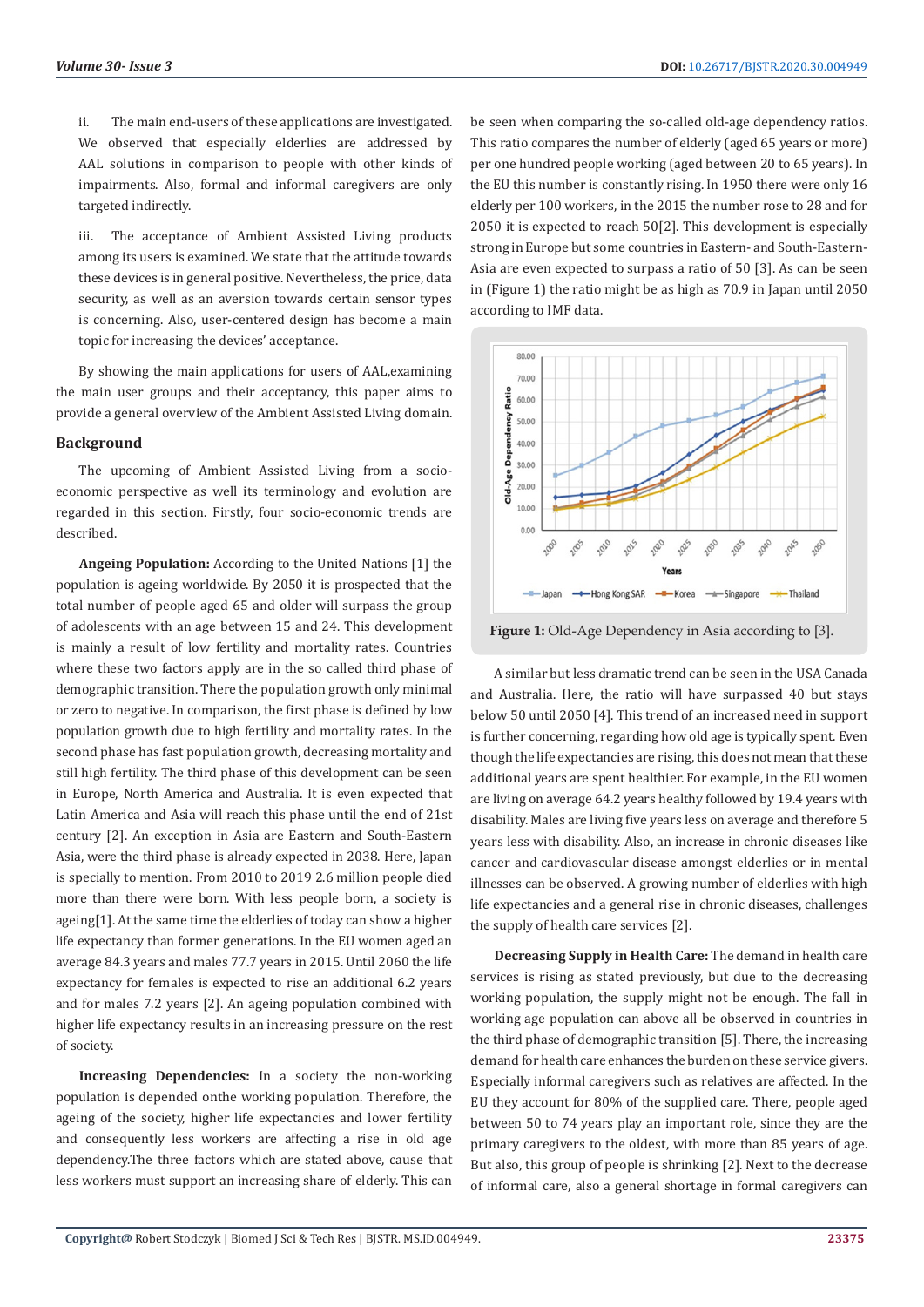be observed. This is not just due to the smaller share in workingage population but also the situation of the formal care sector. It is characterized with low working satisfaction, high fluctuation and few career opportunities. For example, in Germany these factors might add up to a shortage of 140.000 to 200.000 formal caregivers in 2025 [6]. A high demand in health care services that might not be supplied leads to rising costs for these services.

**Higher Costs for Care:** As a consequence, for higher demand and lower supply, costs are rising for health care. A longer living population with generally more diseases, requires health care services more often over their lifetime. At the same time in countries in the third phase of demographic transition, less people are paying into public health care systems. Where more people are indigent for care, but less people are financing it, the societies' overall financial burden increases [7]. Secondary to this, a general increase in health care costs can be observed. For example, the cost of cancer treatment rose from 3036 pounds in 1995-1999 to 35383 pounds in 2010-2014 [2]. The described demographic situation accompanied with a general rise in treatment costs influence an overall increase in health care costs.

**Ageing at Home:** Due to the described demographic trends more health care is demanded and needed, especially for the elderly. Nevertheless, people in need of care are preferring ambulant over stationary care. Being in a stationary care institution is often connected with a loss in independency by patients. Whereas in a familiar home environment people feel more responsible for themselves. The feeling of still being able to make own decisions to some extent is much valued by most of the elderly. This trend of "ageing in place" is also preferable for service providers. Being in a care residency is more costly not only for the patient. Also, the care at home can be more appropriate and easier provided and coordinated by the service [2].

**Terminology:** The term Ambient Assisted Living was first mentioned within framework programs for research of the European Union in 2004, still no universal definition of this topic was adopted yet [8]. Therefore, a conception of the AAL domain can be achieved by distinguishing it from other ICT and health related research as well as by looking at its evolution. The concept of Ambient Assisted Living can be regarded as a special field of application in the digitization of health care, the so-called e-health. ICT in the field of e-health can be applied in different forms. For example, health telematic uses telecommunication and informatics to communicate with remote patients, whereas telemedicine uses these technologies to give concrete health services [9]. In contrast, Ambient Assisted Living focusses on the users' domestic environment. While using assistive technologies the resident should be enabled to live independently in his home. There, the AAL solutions can range from the housing itself, the infrastructure such as sensors and actuators to health care services. It is due to this diverse possibility of how the resident can be supported by ICT, that no universal definition of AAL was adopted yet [10]. A common view looks at the emergence of Ambient Assisted Living technologies as the result of the evolution of general assistive technologies due to technological progress. Assistive technologies can be any device or system that enables the user to live independently in his home by supporting tasks the person would not be able to do on his own. These devices or systems can be simple sticks as walking aids, wheelchairs, adjustable beds or alarms for home security [11]. With the general technological progress these technologies became more advanced.

Especially, the development of ambient intelligence in combination with assistive technologies played a vital role in the upcoming of AAL. It uses recent advances in information technology to create digital environments that act as an electronic butler to the resident. To achieve this, ambient intelligence integrates sensor networks, to collect user and environmental data. The collected data is reasoned by the system to then perform actions which benefit the resident proactively in their daily life but in an unobtrusive manner [12]. If this paradigm of context aware computing, that integrates undistinguishable into the environment is used on the development of assistive technologies, this is called Ambient Assisted Living [13]. This view on the nature of AAL devices is especially adopted today because it makes use of the recent technological advances for example in artificial intelligence, machine learning or ubiquitous computing.

Ambient intelligence is the most recent paradigm of Ambient Assisted Living technologies. But before that AAL devices also existed. The emergence of Ambient Assisted Living technologies can generally be categorized into three generations [14].

- i. The first AAL systems focused mainly on alarms in the form of wearable buttons. In the case of an emergency this button can be pressed by the user to call for help.
- ii. In the second generation of devices the systems should not be dependent on the users' interaction but rather detect an emergency on their own. By using sensors, e.g. falls or gas leaks can be detected automatically.

iii. The third generation focusses not only on the detection and report of an incident but tries to prevent them.

Here the paradigm of ambient intelligence comes into use.

Ambient Assisted Living mainly differs from other e- health technologies in its focus on increasing the independence of its users' in their home. AAL technologies developed over three generations, where the most recent benefits from the upcoming of ambient intelligence. Research in Ambient Assisted Living has also become of global interest because of the stated socio-economic factors. After this background on AAL is given the following sections of this paper aim to give an overview of common applications of this technology, its user as well as their acceptancy of the devices.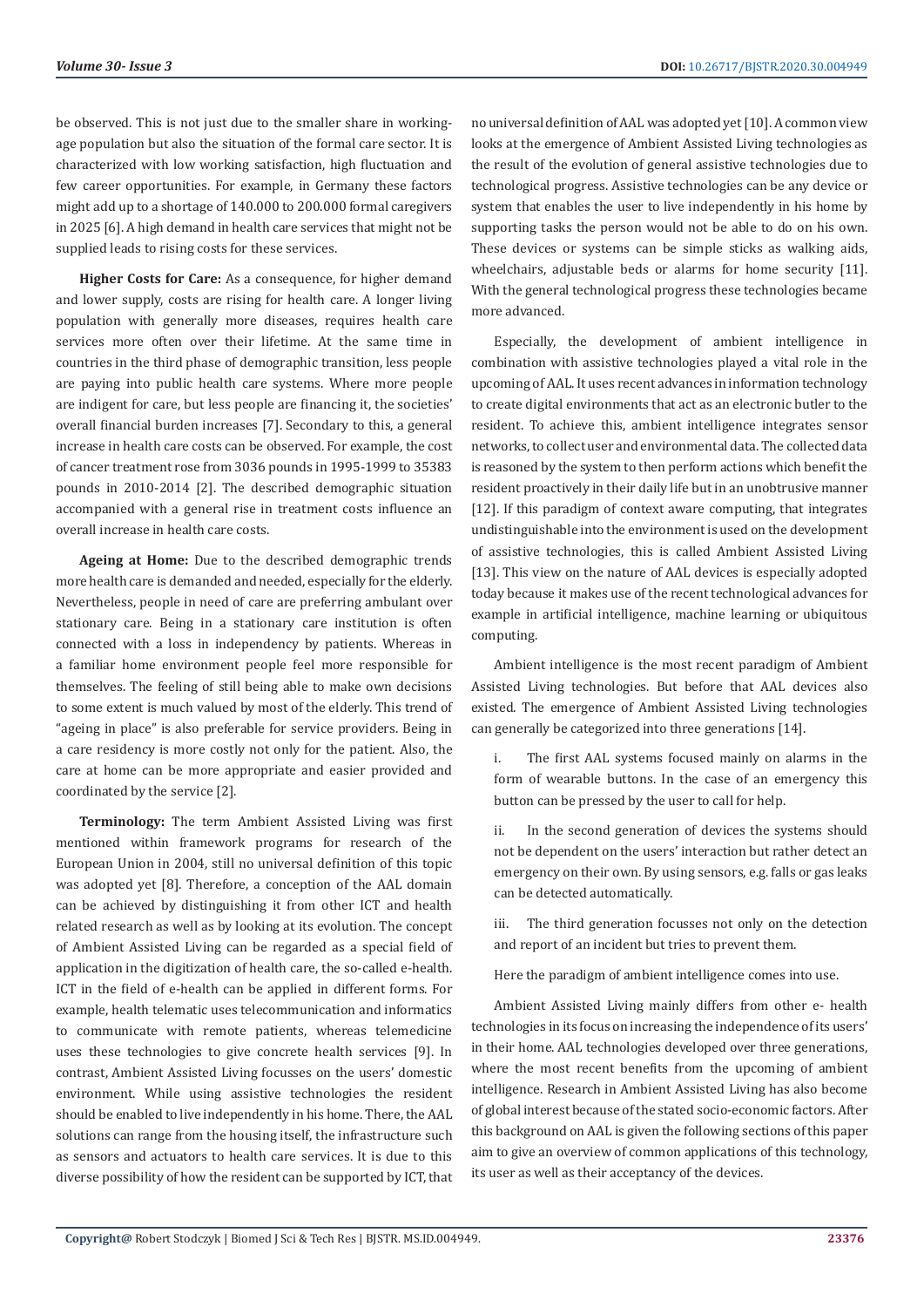## **Materials and Methods**

In this paper we aim at giving an overview of relevant topics within the AAL domain. Therefore, three relevant topics have been defined and formulated as the research questions of this paper. These are:

RQ1 What are the current applications of Ambient Assisted Living?

RQ2 Which end-users are the target group of Ambient Assisted Living applications?

RQ3 How is the acceptance of Ambient Assisted Living among its end-users?

To provide this overview we conducted a literature review in the following search engines:IEEE, PubMed, GoogleScholar and ScienceDirect. For RQ1 only literature, that fulfilled the criteria: published between 2015 and 2020; includes at least one of the terms Ambient Assisted Living, Active Assisted Living, Assistive Technologies, review, overview has been selected as primary literature. Supporting, secondary literature has been selected based on the primary or through free searches in the stated engines. To answer RQ2 and RQ3 the primary literature was used or also a free search was conducted.In this paper, we aim to give an overview of AAL by reviewing overviews of this domain. Thus, it is possible to identify relevant topics that occur in these different publications. In this way, this paper differs from other overviews that review individual AAL projects to identify trends or from publications providing a list of AAL projects that is limited to several topics.

# **Results and Discussion**

In this section, we provide the results of the literature review for the individual research questions.

# **RQ1 What are the current applications of Ambient Assisted Living**?

For the answer of the first research question several overviews of the AAL domain have been reviewed. Even though the applications of AAL to enable independent living for its user are diverse, three main topics were identified. These are Smart Home, Sensing and Robotics. Within these topics several approaches exist. These are highlighted through project examples in this paper.

Smart Home: In the regarded overviews the smart home technology is often described as an AAL application since it enables independent living in the domestic environment.As a reason for this [15] states the diminishing health status of elderly or disabled people overtime, that is accompanied with the wish to stay independent in a familiar surrounding. Therefore, ICT solutions that integrate into the home provide a solution. [16] has even observed that within the AAL domain special home accessories and furniture are the most common devices. For that reason, also the smart home technology can be regarded as a major contributor to Ambient Assisted Living to enable more independency for its users. The importance of this technology can be also seen as the digitization of the domestic environment becomes more and more a point of focus for health management of patients [12]. In [17] the smart home is described as living environment that is digitized by sensors and smart appliances and thus forms a network that is capable to deliver automated services to the user based on his lifestyle. In order to deliver that services, the smart home uses various devices to firstly monitor the activities of the resident. The smart home is then able to analyze the collected data about the resident's activities in his environment. Based on this analysis the digital environment can offer services tailored to the resident and assist him in his daily life. This is achieved through various components: sensors (e. g. motion sensors), household appliances (e.g. lights), actuators (e.g. door openers), security (e.g. password locks), communication (e.g.human machine interfaces).

The independence of a smart home resident in AAL can be achieved in various ways. A typical application in this context is described in [15] and can be seen in (Figure 2). Here the elderly home is equipped with a sensor network that monitors the resident. The sensor data is transmitted via WiFi to a base station that connects via a Gateway to the homes of peers, family or friends and to health care responsibles such as carers and doctors. In this way the health status of the resident can be continuously supervised. In case of an incident or emergency fast care can be provided, via direct communication among the participants. Al Shaqi R et al. describes three general categories that distinguish the ways how the resident of a smart home is assisted in his daily life e.g. through actuators or bycontributing to health care management. These three categories of AAL smart homes are:



**Figure 2:** Typical Smart Home according to [15].

i. Smart homes that are assisting daily and social activities for example through providing orientation aid such as in [18].

ii. Smart homes that are improving the resident's safety for instance by predicting falls as in [19].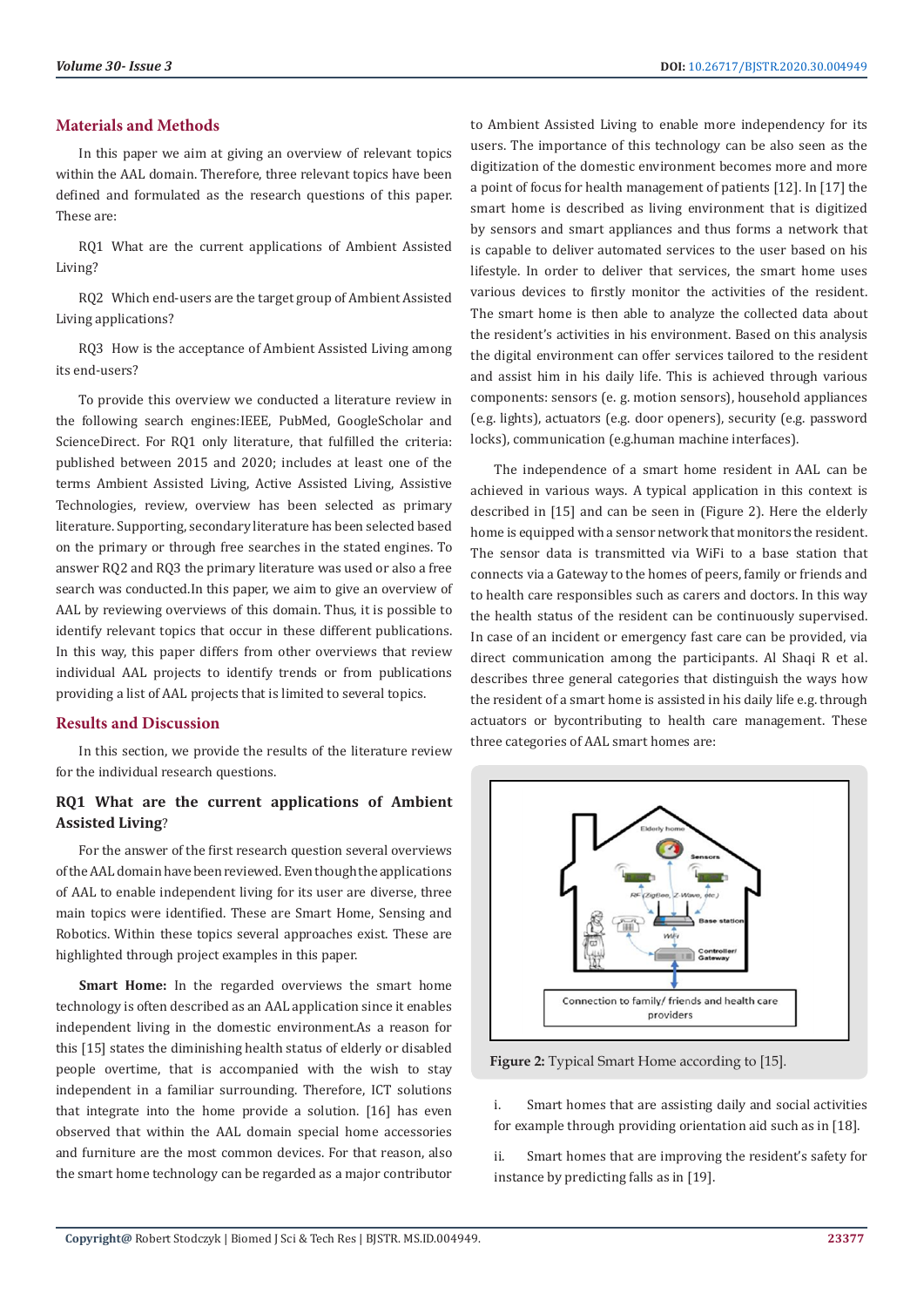iii. Smart homes that asses the resident's health status through his vital parameters such as in [20]. The smart homes' ability to control daily tasks is further described in [14].

The two components are distinguished. First, there is the general health monitoring which comprises the systems and devices used to assess the inhabitants' health status. As a second, there are platforms that aim to integrate the several health systems, ensure interoperability and thus create the smart home environment. According to the premise of AAL the assistance of theresident through smart homes must be intelligent, unobtrusive and ubiquitous [10]. This non-disrupting nature of domestic monitoring systems is also emphasized in [21,22]. The medical status can be accessed by the responsible at any time without diminishing the user's independence and interrupting him in his daily living. At the same time the users stay connected and can communicate with the monitoring entity in case of need and vice versa.

To provide the communication between the various entities (sensors, actuators, people) in a smart home the Internet of Things technology is the enabler for home assistance. As described in Pawar AB et al., this technology interconnects sensing objects in the environment such as sensors to computational elements that evaluate the collected data. A service element then offers the corresponding assistance to resident. Concerning AAL, the Internet of Things technology can monitor single and multiple conditions of the resident such as changing heart rates or assist with medication management. Therefore, IoT for AAL can be seen as a problem solver in the medical home environment. Worldwide there are numerous projects regardingthe smart home technology in the field of Ambient Assisted Living. In the following three projects from Europe, America and Asia are presented.

A. CoachMyLife (Europe):[18]

i. Directed at elderlies to assist with daily activities at home

ii. Senior is equipped with smart watch, Bluetooth beacons are deployed in the home

iii. Machine learning is used to identify the desired task based on the senior's position to the beacons

iv. Help to fulfill the task is sent to a tablet in form of single steps

B. Vital Radio (America):[20]

i. Smart home environment, monitors the inhabitant's breathing and heart rate remotely without body contact

ii. By analyzing variations of wireless signals through persons chest and skin vibrations

- iii. Assessing health status unobtrusively
- C. TRON Intelligent House (Asia):[24]

i. Japanese effort to develop the computer-based society of the 21<sup>st</sup> century.

ii. House equipped with 380 computers

iii. Used the TRON architecture to interconnect the computer devices.

iv. Several AAL applications: e.g. a toilet that can analyze the urine and blood pressure, motion sensors for lightning to prevent falls.

The smart home technology monitors the resident and provides custom services to him. In the AAL environment especially the assistance with daily activities, safety support, health monitoring and the unobtrusive nature of smart homes are relevant.

**Sensing:** Sensing is a vital part in Ambient Assisted Living to gather information about the elderly or incapacitated. This information is useful when examining the health status through vital signs, monitoring the inhabitant's daily life or preventing accidents such as falls. A diversity of available sensors forms the basis of an Ambient Assisted Living environment. For that reason, the different sensors and their combination is a topic discussed in AAL reviews.The sensing element in Ambient Assisted Living is of special importance because it enables the monitoring of a person without the need for his intervention. This represents an advantage of AAL traditional health care devices that are often too difficult to use for impaired people. a major advantage [17]. There, the monitoring task can be accomplished by a wide variety of sensors.In [25]two general categories of sensors are distinguished. These are static sensors to monitor the user from a fixed location and mobile sensors that can also be worn. Their overall aim is to recognize human activity which is then processed to provide AAL services.

According to this study, the various sensors are commonly used for home safety, home automation, activity monitoring, fall detection, localization and tracking and health status monitoring. This study also provides an overview of sensors that are widely used in the Ambient Assisted Living domain.

Therefore, three different types of sensors are distinguished. These are:

a. Passive infrared sensors (PIR). These are usually fixed at a certain position. They are able to detect human motion in the environment. Thereby it is possible for example to analyze the human activity levels, detect deviations from normal behavior or intruders. The PIR sensor can also be used to recognize if a person has fallen.

b. Vibration and acoustic sensors. There, Vibration is monitored by accelerometers, which are usually used as wearable fall detection devices. Nevertheless, vibration sensors can also be static e.g. by implementing them into the flooring. In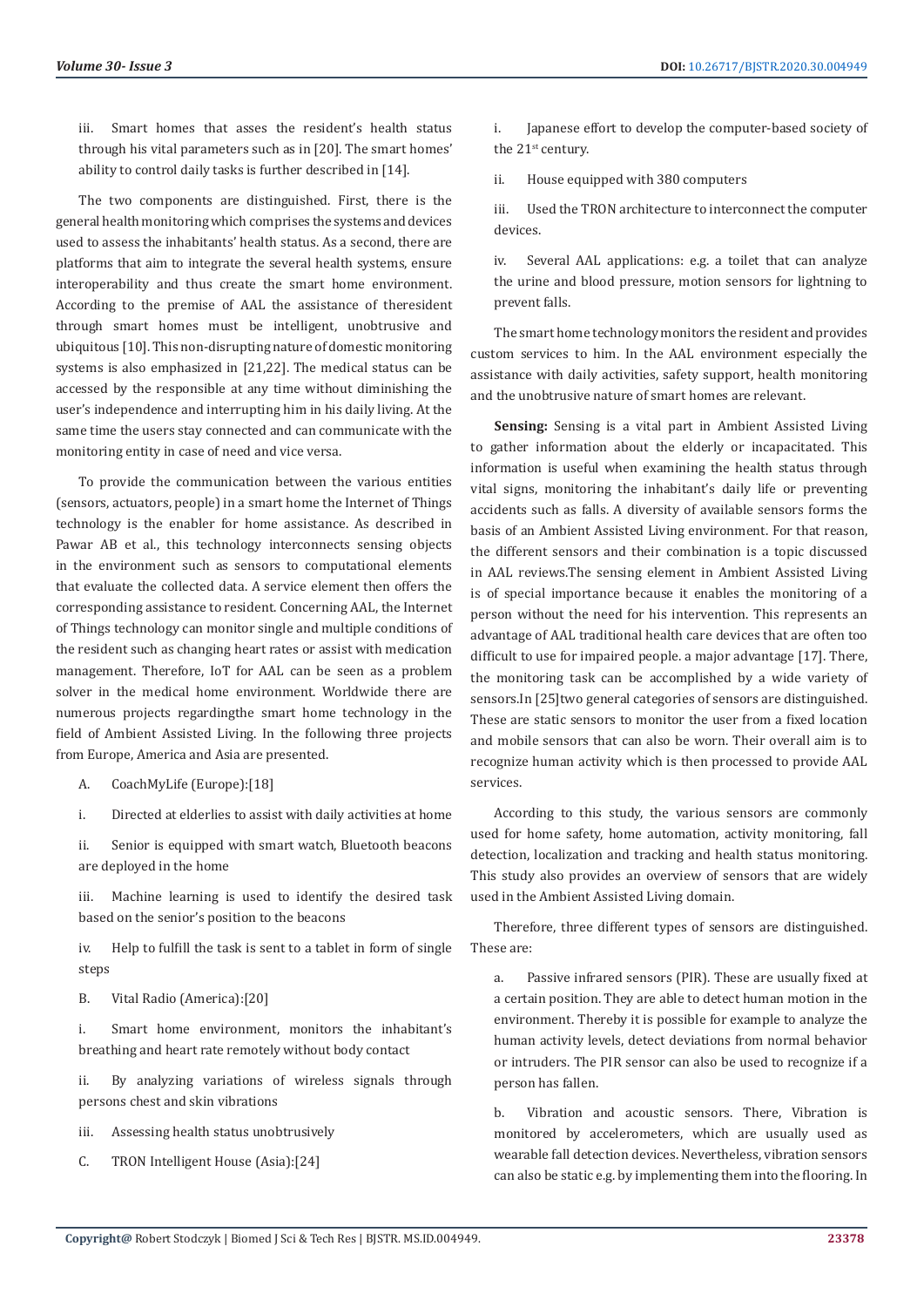that way they are to analyze floor vibration and detect activities such as walking or running. If a fall occurs this is also detected. Also, acoustic sensors can be used for that reason.

c. Camera sensors. These systems are like the others able to detect certain activities of the users' and abnormalities to them. In contrast to the other sensors, cameras are able to supervise a wide range of activities. Cameras are commonly deployed in a fixed position, which usually raises privacy concerns.

Instead the use of wearable body cameras is also possible. In this way, pictures of the user are not directly made whereas the detection of e.g. falls is practicable. [15] also distinguishes these three different ways of sensing either through wearable devices such as accelerometers, through mostly static motion systems or through vision systems that are able to classify activities based on video segments. Furthermore, it describes the sensing element as a sub-system of a activity recognition system. Furthermore, it distinguishes between direct sensing, which concerns the monitored person and between indirect sensing which focusses on the environmental parameters. Also different measurement types to the user are distinguishable.

According to Cedillo, P. *et al*. the most common devices focus on measuring the heartbeat, blood pressure, temperature or falls. A list with various sensor types and their measurement that are either ambient and in a smart home or wearable and mobile is also given in [13]. Especially wearable sensors are of interest in current

AAL applications. Because of their miniaturization they can be integrated seamlessly for example into the clothing of a person and thus enable unobtrusive monitoring. In contrast to other mobile sensors such as in smart phones the sensing here becomes invisible. By integrating a variety of such miniature sensors on the user's body so called body sensor networks (BSN) can be implemented. Thus, it is possible to asses a holistic health picture of an AAL user[22]. Next to health monitoring, [14] describes fall detection systems and the unobtrusive monitoring of daily activities as important applications of wearable sensors within the AAL domain. The applications of sensors in AAL are also diverse.They can be part of a smart home or be worn directly on the body. In following three projects are presented that use different sensor types to monitor the AAL user.

A. ALMA (Europe):[26]

i. targets people with mobility impairments and offers navigation and orientation help.

ii. uses radio frequency emitters for localization of people and objects, also smart cameras for indoor and outdoor localization, environmental monitoring and for assessing situations.

B. Bioharness (America):[27]

i. lightweight wearable system, carried around the chest

ii. monitors several physiological parameters such as posture, acceleration or ECG.

- iii. offers possibility to view the data live or log it
- iv. used in an AAL environment to monitor vital parameters.
- C. Ubiquitous home (Asia):[28]
- i. Japanese smart home project
- ii. monitors the resident by using a variety of sensors

iii. passive infrared (PIR) sensors, cameras, microphones, pressure sensors, and radiofrequency identification (RFID).

Sensing is vital for AAL. It monitors the AAL user and provides services based on this data. Sensing is achieved through wearable or static sensors. These can either monitor the person directly or indirect through the environment. Particularly the miniaturization of sensors enables unobtrusive monitoring. Common measurements of these sensors are heartbeat, blood pressure, temperature or falls.

**Robotics:** In recent years also the deployment of robotics in the Ambient Assisted Living environment was thematized. These robots can assist in various ways. The applications can range from the assistance with the tasks of daily living to improving the social interactions or provide entertainment. There, [17] gives an overview of the diverse possibilities how robots can be integrated to aid in the life of impaired people. In general, the robots are able to address physical, social or cognitive impairments. In these fields the most common solutions focus on mobility and selfmaintenance for example on feeding, bathing and grooming. These service robots help incapacitated with functional daily activities and thus ensure their independence. Other service robots provide cognitive aid for example by reminding the user to take the correct medicine or to follow a diet. Additional to safety and purposes, some robots are also designed for security and emergency intervention.

They are able to assess risk situations for example when a fall has occurred and then notify a caregiver. Companion robots are researched to improve a patient's wellbeing through humanmachine-interaction. In this way, for example people with a kind of cognitive impairment can be stimulated through the interaction with the robot. The study names another group of robots that provide social, educational or entertainment services. These group is called interactive simulation robots and focusses on immersive and realistic user experiences. [10] also takes up the importance of companion robots on people with cognitive impairments. They might not cure these impairments but offer stimulation through personal health management, information provision and entertainment. In [22] robots are mentioned as one of the most significant developments inassistive technologies. Particularly, their ability to monitor and engage people in social activities is stated. Also, [15] describes several projects in Ambient Assisted Living that are using robots. The document mentions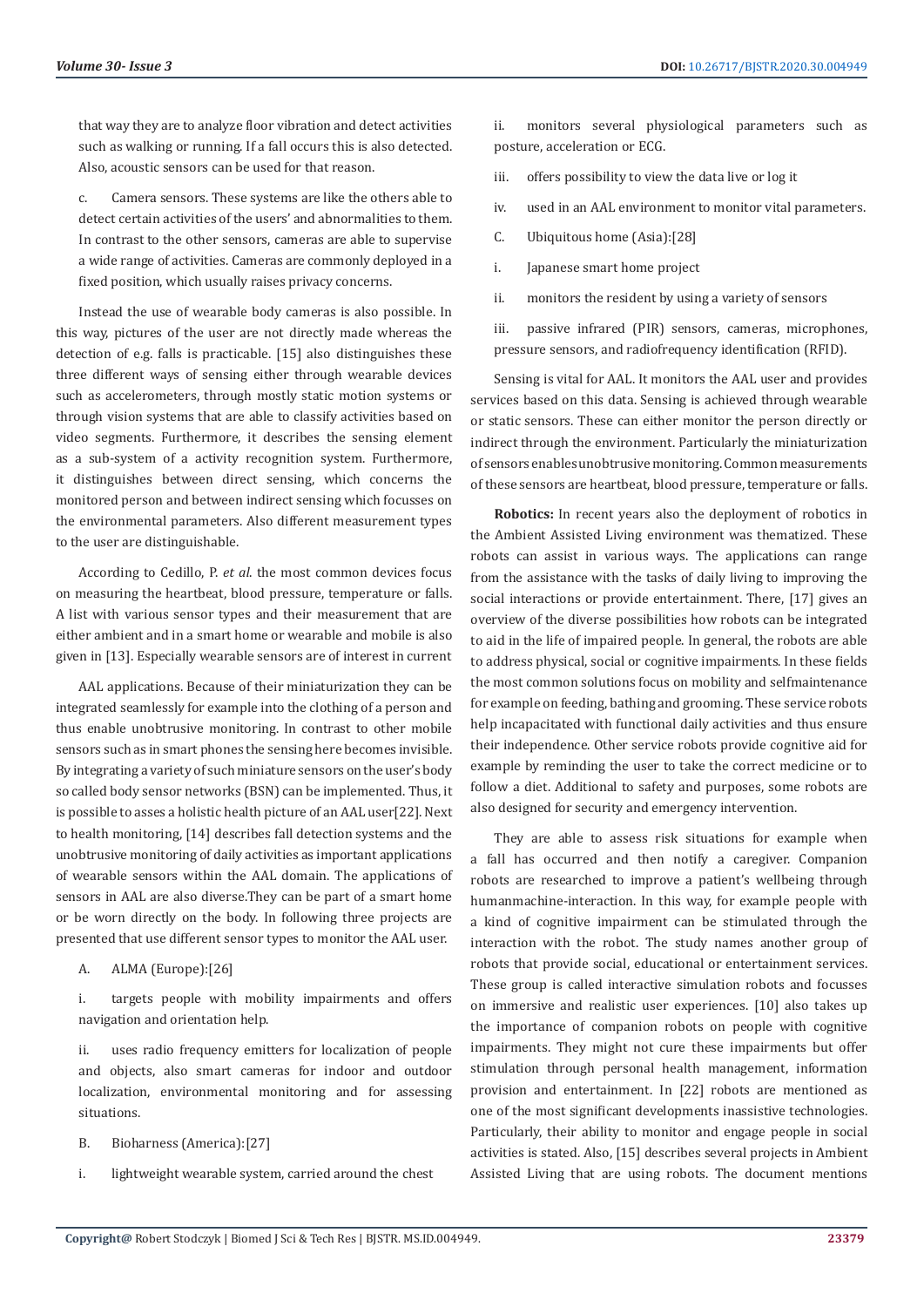for example robots to move objects or presenting food which in general assist functional daily activities. Others can enhance the communication between the person and a caregiver through the robot or improve social activities and entertainment. [14] has reviewed robotic projects in the AAL domain and classified them into several categories based on their assistive focus.

The first category comprises service and companion robots that serve as Electronical Aids to Daily Living (EADLs). These robots can assist with specific tasks such as bathing or serve as reminders for activities such as following a diet. This category also includes cognitive orthotic systems that can help with social interactions. Further categories include health robots e.g. for managing health data and intelligent physical movement aids.

 In contrast to this [13] advocates a different categorization of robots based on the complexity of the task they are assisting with.

i. On the first level robots help with general activities of daily living (ADL). Most are designed to move objects or for feeding, bathing, grooming tasks.

ii. More complex robot systems care about instrumental activities of daily living (IADL) such as housekeeping, shopping or meal preparation.

iii. The third level comprises service and companion robots giving aid with enhanced activities of daily living (EADL) like hobbies and learning. Here service robots aim to improve interaction and companion robots the emotional wellbeing by offering companionship.

Also, through robotics the AAL user can be assisted indiverse ways. Different types of impairments can be addressed and tasks with different levels of complexity can be supported. In the following also three AAL robotic projects are presented.

- A. ALIAS (Europe): [29]
- i. robotic system for elderly living alone

ii. monitor users, provide cognitive assistance, and promote social inclusion

iii. observes acceptance of the robot by the user, given a cognitive user interface

iv. robot's behavior is proactive ensuring the user stays engaged in his surroundings

- v. training and preservation of the user's mental functions
- B. Pearl Robot (America): [30]

i. robotic system providing its users' cognitive assistance in form of reminders and mobility aid

ii. uses speech synthesis, a display and a moving head for user interaction

C. Paro (Asia): [31]

i. Japanese therapeutic robot in form of a white seal

ii. aims to bring the benefits of animal therapy to a domestic environment

iii. Paro's lively behavior reduces the stress of patients and caregivers, stimulates interaction between them.

iv. improves the user overall psychological wellbeing Robots in the AAL domain are able to assist users with physical, social and cognitive impairments. Various types of robots are existing that might function as aids to special activities, as cognitive aids or as health managers. Based on the complexity of the assisting task robots for general activities of daily living, instrumental activities of daily living and enhanced activities of daily living are distinguished.

# **RQ2 Which end-users are the target group of Ambient Assisted Living applications?**

 Ambient Assisted Living solutions in general are able to restore the independence of people anywhere it is lost. Still the current research and applications are evolving mostly around the specific target group of elderly. In the following section we provide insight into targeted user groups of AAL devices and which loss of independence makes a deployment of AAL devices useful.The socio-economic developments of an ageing society, which imposes a higher burden on younger generations, the increasing costs for health care accompanied with a general increase in age-related diseases, demands for solutions. These problems that especially developed regions such as North America and Europe are facing are to be dealt with the use of information and communication technologies. Therefore, Ambient Assisted Living technologies receive tremendous funding in the view of providing solutions for an ageing society. Even though these systems are not necessarily exclusive to elderlies with any kind of impairment they are mostly designed for them.

As it is stated in [16] the majority of AAL projects focusses on the elderly as the end user, only a minority concerns disabled, children, pregnant women or others. Also, [8] which gives an overview of the current situation in AAL research, describes that the demographic change is a key driver of AAL developments.In past projects particularly the safety of seniors has been addressed for example through fall detection systems. Even though there is a diversity of Ambient Assisted Living solutions only a few have found a wide adoption. The reason for this is, that the target group of AAL systems, the elderlies does not see a purpose to integrate these products in their life. Therefore, it states that already younger people must be a target group of AAL developments. Generally, Ambient Assisted Living products can also be used by younger and not impaired people to assist their lifestyle for example for fitness tracking or typical smart home applications. The early adoption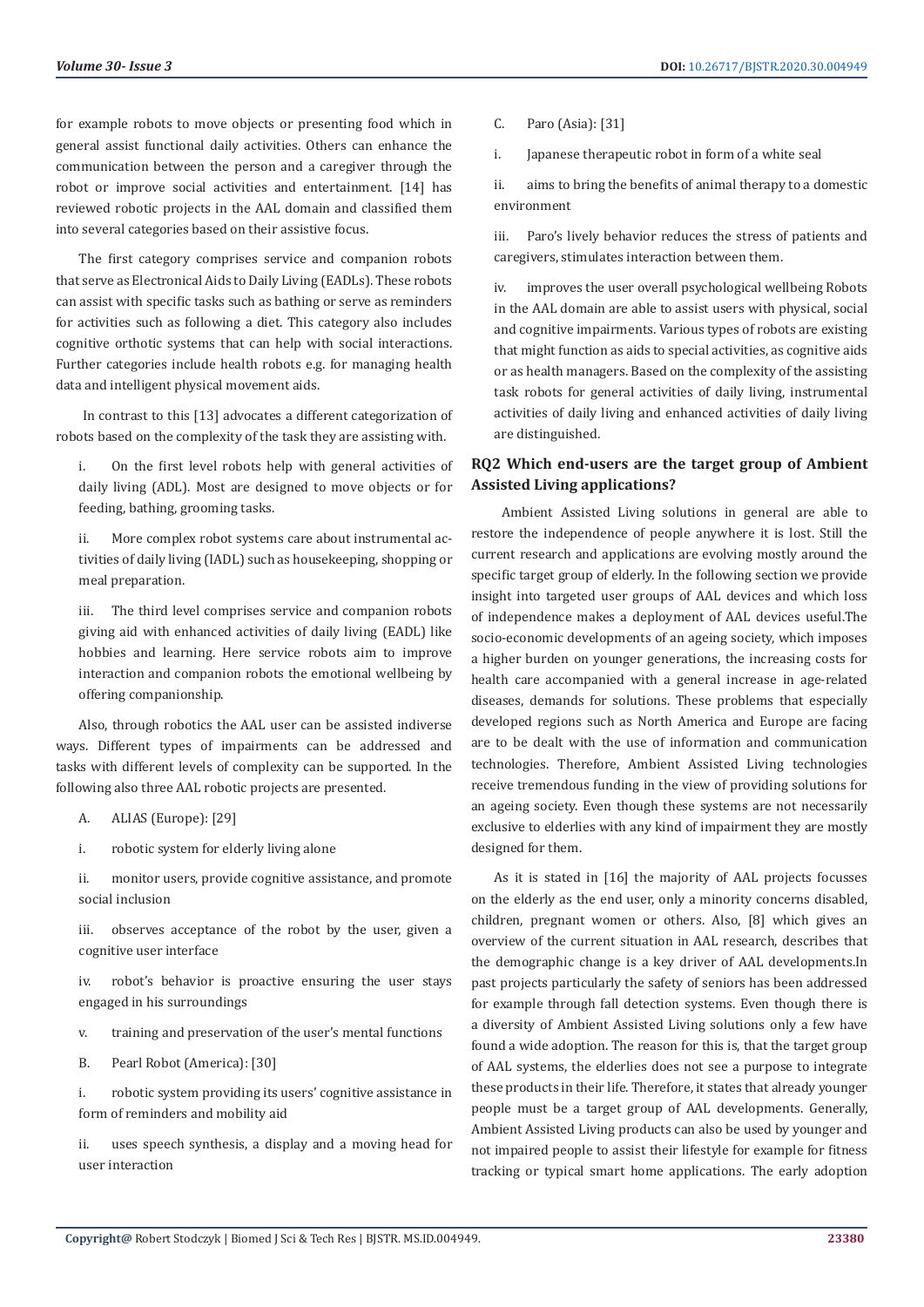of these solutions makes it easier to use them later in a seniorcentered context. There, for instance fitness trackers can serve as health monitoring devices for caregivers or automatic light controls can provide orientation at night.

According to Cedillo, P. et al. the end-user, mostly elderlies, are the main focus of AAL developments. Still, caring relatives or professional caregivers are a potential target group of Ambient Assisted Living products. Especially informal caregivers such as relatives provide a big pillar in health care systems. Therefore, technologies that provide assistance to incapacitated are indirectly benefitting informal caregivers. The reduction of their burden through assistive technologies enables impaired people to stay longer independent in their home. This holds also true for care professionals. Regarding a general shortage of this personal, AAL technologies are able to provide relief [32]. Next to looking at the target group of current AALsolutions, it is important to regard the degree of independence loss, that would make the use of these systems rational. Usually, the independence of a person is assessed through an observation of the activities of daily living. Whether a person can live on his own is thus dependent on the level of assistance he needs with daily tasks like bathing or eating [33]. Lists of activities that are essential for daily life have been proposed by several contributions. They do not only regard the field of Ambient Assisted Living but also the need for care in general [34-36]. Commonly these activities consist of two groups. The independence assessment based on activities has been extended by Lawton and Brody in 1969 for the instrumental activities of daily living (IADL).

Similarly, to the Barthel Index it contains a scoring list to assess a person's independence. This time it includes functional skills necessary to live in a community. The listed activities are more complex than the basic activities of daily living and account for tasks such as using a telephone, shopping, housekeeping and the ability to handle finances [37]. Based on the assessment of these two types of activities the general need for care of a person is determined. In many health care systems these assessments decide over a person's extent of access to health care services and support. This might also decide over the access to Ambient Assisted Living technologies as most people are not able to afford these systems on their own and rely on the national health care system. [32] argues that to enable an independent life at home, the observation of usual and regular activities is not sufficient. Instead, he proposes to assess the cognitive and communicative functions of a person or for example the ability to decide on a daily routine by himself.

This proposal widens the term of care neediness. In this way Ambient Assisted Living products could be accessible for a broader audience. So, could for example companion robots be accessible for people with only mild cognitive impairments. The International Electrotechnical Commission (IEC) has developed several use cases for assisted living technologies and has mapped them to a person's level of need.

i. On the first level also independent living persons with no need for care are proposed as a potential target group of AAL. For example, by assisting the self-management of the health status.

ii. On the level where some living assistance is needed the AAL system is supervised by the user. It only occasionally interferes for example in case of a severe emergency.

iii. The next level concerns the instrumental activities of daily living. There, permanent assistance is needed but also the users' interaction.

iv. The highest level of assistance regards the basic activities of daily living. In this case the system should be able to act autonomous. The monitoring of activities then is not enough, active assistance is needed.

This proposal also mainly concerns usual and repeating activities and not directly mentions cognitive or psychological impairments. Still, it states that a deployment of AAL technologies would also be beneficial for people with no impairment for selfmanagement purposes or in emergency situations. Thus, this view goes beyond the general assessment of need for care [38].

In conclusion, the main target group of AAL systems is the elderly end user. In fewer cases the end users were disabled, children or pregnant women. Formal and informal caregivers are not the primary focus of Ambient Assisted Technologies, still they benefit from them indirectly. Nevertheless, AAL devices are not exclusive to a certain user group but depend on the assessment of need for care. This assessment is usually based on the need for help with basic activities of daily living or instrumental activities of daily living. But also, people with the need for communicative or social aid might be users of AAL technologies. Furthermore, the deployment of AAL products for people without any kind of impairment is thinkable for example to increase the acceptance of these technologies once an impairment has occurred.

# **RQ3 How is the acceptance of Ambient Assisted Living among its end-users?**

The wide adoption of AAL systems is highly depended on the acceptancy of these systems by the end-user. This is especially of importance since the target group of AAL consists mostly of seniors. With advancing age, the use ofnew technologies imposes increasing difficulties on elderlies. Therefore, the development of AAL devices must be centered on the end-user's perspective. Already in 1999 , Cowan D and Turner Smith A stated that assistive technologies in general are not adopted by the user because they impose a great burden. This burden can also be socially, because the devices are seen as not desirable in the user's social environment. He therefore states that the development of assistive technologies should be based on the want of the user and not just the need from a medical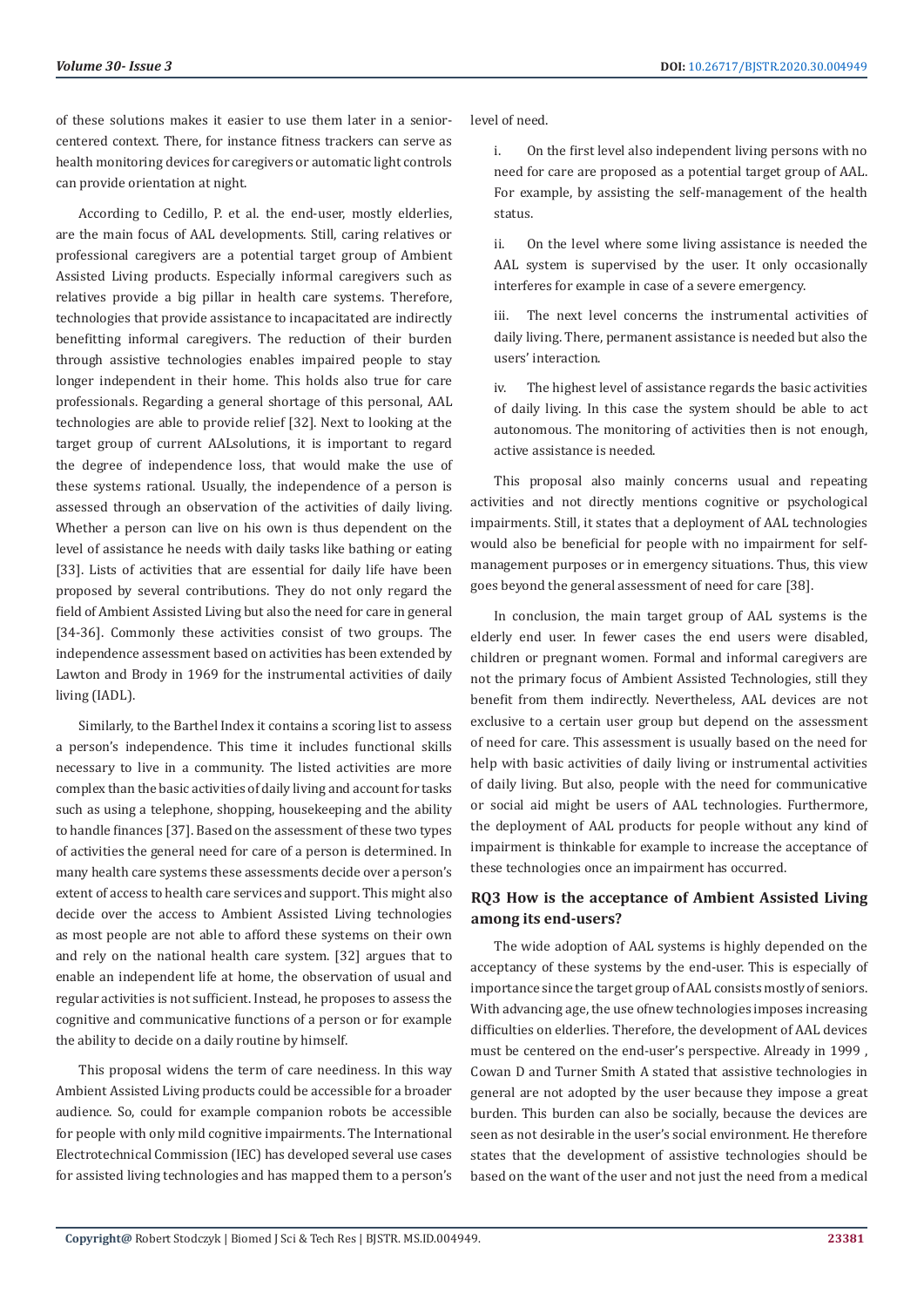perspective. Next to this, the acceptance of AAL products as a part of assistive technologies depends on various aspects. Weiß, C. et al. describes several of them that apply for general innovations and assistive technologies. It states that the overall acceptance of a product is on the one hand determined by the general attitude towards a product for example regarding its cost.

On the other hand, it is determined by the customers' specific behavior with the product. Concerning the acceptance of assistive technologies, it refers to McCreadie and Tinker. According to them, the users' feeling toward these products is influenced by:

- i. their subjective need for care
- ii. their supply and costs
- iii. the product properties.

Furthermore, a positive user experience, a compelling design and the integration into the personal space decides upon a products acceptance. Another important aspect is the volume of learning that is required for the products handling. Ambient Assisted Living devices achieved an overall positive feedback by surveying its target group. This is due to the hope for independence and safety that many people are associating with this kind of technology. But, a major aspect for especially older people is the cost-benefit ratio of AAL products. There, in general the willingness towards these products increases, if the subjective need for assistance rises. Also, a high accessibility and a low price as well as a reliable functioning of the devices are beneficial.Even though the elderly is the main focus group of Ambient Assisted Living solutions, particularly in a care related environment the acceptance of informal and formal caregiver is of importance. There, for professional caregivers the acceptance is lower in general. Many of them regard the technologies as anti-human in the care context, where human interaction is valued much. Also, they are concerned with the fear of losing their jobs to automation [32].

The highest acceptancy towards AAL was gained by safety and wellness products such as intruder detections. Low acceptancy was given to products which use vision-based sensors or microphones within the home. Although the general willingness to deploy AAL devices is high by elderly, they fear decreasing interactions with other people as a result of these technologies. Also, the data security of the users' is a topic of concern.The past developments in AAL have been exclusively done by engineers. Therefore, single products were not appealing for the seniors in contrast to the positive feeling towards AAL in general. As a result, recent developments are particularly developed together with the elderly end-user. Through this way of user-centric design, AAL developments are becoming more attractive for the target group. A broader adoption of AAL solutions is therefore possible. In [8] an acceptancy study for AAL devices is presented. It was conducted in Germany, where people with an age between 48 and 84 years have been questioned. The

survey described several typical features of AAL systems concerning for example general functions or the ways of data transmission.

As a conclusion the study also presents an overall positive attitude towards Ambient Assisted Living technologies among the interviewed. Especially positive was the feedback for safety functions such as intruder detections. There, the questioned were willing to pay more than for wellness functions. Nevertheless, the overall willingness to pay for AAL devices is low. Also, low maintenance costs and energy consumption are demanded. Furthermore, the study concludes that the questioned do not want to align their daily routine according to these systems. They are also skeptical if a device can identify its user or the threat of data fraud. Comparing the different technologies, the interviewed were less skeptical towards mobile devices followed by stationary ones. Whereas, systems that are camera-based were refused. People that have already used AAL devices also stated, that they were confused with their operation to some extent.

Further constraints that are hindering a broader deployment of AAL technologies are listed in [22]. They comprise: the lack of skills to use the devices, the uncertainty about its benefits, disabilities that might hinder the intended use and the high costs of some systems. Also, data security is a concern of AAL users. Even though these constraints exist today, [39] states that coming generations will have other technical capabilities and thus, their acceptance of AAL devices might be higher than today. For that reason, still it is necessary to examine how AAL devices need to be designed around the user and which properties are perceived most enjoyable to him. In [40] the acceptancy of different ambient notification systems has been regarded to asses which systems are least obtrusive and favorable in their users' daily life. There, the projects aim is in general to support the AAL users' daily activities by giving assistance through notifications, e.g. a reminder to drink something. There, warmth as a form of notification was used in a scarf and rated especially high, because it provided a positive feeling. The use of light as a notification to water plants was also rated high, because the light was used in a non-obtrusive way. Auditive signals received less acceptancy because they reminded of alarms. Using ambient sounds such as bird noises as notification was rated higher instead.

[41] presents a study of acceptancy for a user interface that is used in the AAL environment to control several functions of a smart home. The system is a touchscreen PC with an internet connection. The user interface has been developed together with the future users, which are mainly elderlies. Also, the system was given the human-like name PAUL. Because of the easy to use interface and the humanization of the system it is regarded more as roommate than a technical system. For that reason, also the acceptancy of the connected AAL services is not regarded as obtrusive or watching. The acceptance of AAL devices is dependent on various factors. Especially, their subjective perceived use and the price are decisive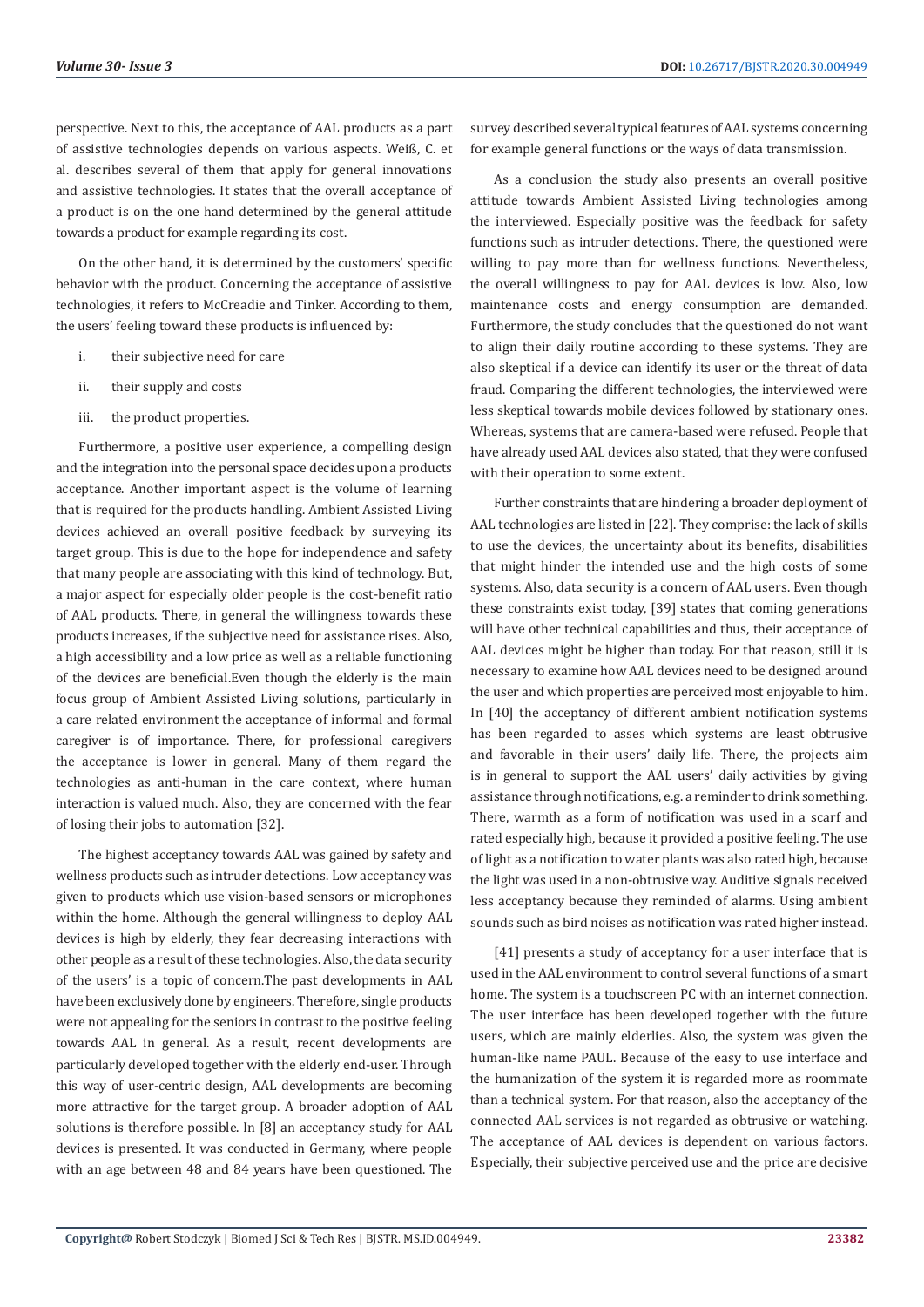for the adoption of an AAL device. Older people are in general positive towards AAL, because of a hope for more independence. Still the willingness to pay is not given. Even though AAL might also ease the life of care givers, informal caregivers are fearing diminishing humaninteraction due to this technology.

Among the mostly elderly end-users particularly security devices were rated positive. As a constraint to the broader adoption of AAL the focus on the mere need for care during the products' development is to mention. Instead a focus on the end-users' perspective should be adopted. The example of PAUL [41] shows that usercentered design makes it possible that the technology can be perceived as non-obtrusive or even human-like. In this way the complexity of AAL devices can be reduced and thus be adopted even by elderly generations with less technical capabilities than future ones.

# **Threats to Validity**

In this paper we aim at giving an overview of three topics within the AAL domain. We are aware of several threats to validity of this overview. Firstly, the selected literature was chosen based on three keywordsdirectly connected to AAL. Using a broader variety of keywords, a less narrow overview of the AAL domain could have been achieved. In this paper the selected literature was included when it regarded the three geographic regions Europe, Asia and North America. This choice was based on the necessity of these regions of AAL due to the demographic transition. By defining other motives for AAL also another impression of this filed could have been gained.

#### **Conclusion**

In this paper, we intended to give an overview of the Ambient Assisted Living domain. Therefore, we firstly defined the necessity for the development of AAL solutions. Furthermore, we differentiated the term Ambient Assisted Living from other e-health domains and gave insight into the evolution of AAL devices. To provide an overall picture of the field of AAL the three topics: current applications, end-users and acceptance have been defined as relevant and were investigated in this paper. Regarding these three topics we conclude:

i. Various applications exist in the AAL domain to enable independent living in the users' homes. The most common application is the smart home. To provide custom AAL services various sensors are deployed. Also, robots are able to assist the resident in multiple ways.

ii. Due to an ageing society mostly, elderlies are targeted by AAL devices. The devices are also targeted at a specific loss of independence. Next to activities of daily living, AAL assists with social or cognitive impairments. Also, not impaired people might be end-users of AAL

The acceptance of AAL among the mostly elderly endusers is mainly positive. The price and the disregarding of user needs during the development are the main hindrance of a broader adoption. A usercentered design is a solution for that.

#### **References**

- 1. [\(2019\) World Population Prospects 2019, Department of Economic and](https://pubmed.ncbi.nlm.nih.gov/12283219/) [Social Affairs. United Nations 2019 141: 49-78.](https://pubmed.ncbi.nlm.nih.gov/12283219/)
- 2. [Natalie Greene Taylor, B Subramaniam M, Waugh A \(2015\) Transforming](https://naturalsciences.ch/service/publications/115500-transforming-the-future-of-ageing) [the Future of Ageing. SAPEA: 294.](https://naturalsciences.ch/service/publications/115500-transforming-the-future-of-ageing)
- 3. [\(2017\) Asia: At Risk of Growing Old before Becoming Rich?', Regional](https://www.imf.org/en/Publications/REO/APAC/Issues/2018/04/16/areo0509) economic outlook. Asia and Pacific: preparing for choppy seas. [International Monetary Fund \(April\).](https://www.imf.org/en/Publications/REO/APAC/Issues/2018/04/16/areo0509)
- 4. [\(2020\) World Population Prospects Population Division United](https://population.un.org/wpp/Graphs/Probabilistic/OADR/65plus/2064/840) [Nations \(2020\) population.un.org.](https://population.un.org/wpp/Graphs/Probabilistic/OADR/65plus/2064/840)
- 5. [Berger H, Dabla Norris E, Sun Y \(2019\) Macroeconomic of Aging and](https://www.imf.org/external/np/g20/pdf/2019/060519a.pdf) [Policy Implications. Group of 20 IMF Staff Note.](https://www.imf.org/external/np/g20/pdf/2019/060519a.pdf)
- 6. [\(2018\) Beschäftigte in der Pflege \(Pflegekräfte nach SGB XI\). BMG](https://www.bundesgesundheitsministerium.de/themen/pflege/pflegekraefte/beschaeftigte.html) [bundesgesundheitsministerium.de.](https://www.bundesgesundheitsministerium.de/themen/pflege/pflegekraefte/beschaeftigte.html)
- 7. Martinez Fernandez C (2012) Demographic Change and Local Development: Shrinkage, Regeneration and Social Dynamics. OECD Development: Shrinkage, Regeneration and Social Dynamics: 1- 309.
- 8. [Fischer F \(2016\) eHealth in Deutschland. eHealth in Deutschland.](https://link.springer.com/book/10.1007/978-3-662-49504-9)
- 9. Abschlussfassung (2016) Studie im Auftrag des Bundesministeriums für Gesundheit.
- 10. [Blackman S, Claudine Matlo, Charisse Bobrovitskiy, Ashley Waldoch, Mei](https://www.degruyter.com/view/journals/jisys/25/1/article-p55.xml) [Lan Fang, et al. \(2016\) Ambient Assisted Living Technologies for Aging](https://www.degruyter.com/view/journals/jisys/25/1/article-p55.xml) [Well: A Scoping Review. Journal of Intelligent Systems 25\(1\): 55-69.](https://www.degruyter.com/view/journals/jisys/25/1/article-p55.xml)
- 11. [Cowan D, Turner Smith A \(1999\) The Role of Assistive Technology in](http://citeseerx.ist.psu.edu/viewdoc/download?doi=10.1.1.123.1879&rep=rep1&type=pdf) [Alternative Models of Care for Older People. With Respect to Old Age 2:](http://citeseerx.ist.psu.edu/viewdoc/download?doi=10.1.1.123.1879&rep=rep1&type=pdf) [325-346.](http://citeseerx.ist.psu.edu/viewdoc/download?doi=10.1.1.123.1879&rep=rep1&type=pdf)
- 12. [Cook DJ, Augusto JC, Jakkula VR \(2009\) Ambient intelligence:](https://dl.acm.org/doi/10.1016/j.pmcj.2009.04.001) [Technologies, applications, and opportunities. Pervasive and Mobile](https://dl.acm.org/doi/10.1016/j.pmcj.2009.04.001) [Computing 5\(4\): 277-298.](https://dl.acm.org/doi/10.1016/j.pmcj.2009.04.001)
- 13. [Rashidi P, Mihailidis A \(2013\) A survey on ambient-assisted living tools](https://ieeexplore.ieee.org/document/6399501) [for older adults. IEEE Journal of Biomedical and Health Informatics](https://ieeexplore.ieee.org/document/6399501) [17\(3\): 579-590.](https://ieeexplore.ieee.org/document/6399501)
- 14. [Byrne CA, Collier R, Ohare GMP \(2018\) A review and classification of](https://www.mdpi.com/2078-2489/9/7/182) [assisted living systems. Information \(Switzerland\) 9\(7\): 1-24.](https://www.mdpi.com/2078-2489/9/7/182)
- 15. [Al Shaqi R, Mourshed M, Rezgui Y \(2016\) Progress in ambient assisted](https://springerplus.springeropen.com/articles/10.1186/s40064-016-2272-8) [systems for independent living by the elderly. Springer International](https://springerplus.springeropen.com/articles/10.1186/s40064-016-2272-8) [Publishing 5\(1\).](https://springerplus.springeropen.com/articles/10.1186/s40064-016-2272-8)
- 16. [Cedillo P, Cristina Sanchez, Karina Campos, Alexandra Bermeo \(2018\)](https://ieeexplore.ieee.org/document/8372367/authors) [A Systematic Literature Review on Devices and Systems for Ambient](https://ieeexplore.ieee.org/document/8372367/authors) [Assisted Living: Solutions and Trends from Different User Perspectives.](https://ieeexplore.ieee.org/document/8372367/authors) [IEEE: 59-66.](https://ieeexplore.ieee.org/document/8372367/authors)
- 17. [Li R, Lu B, Mc Donald Maier KD \(2015\) Cognitive assisted living ambient](https://www.sciencedirect.com/science/article/pii/S2352864815000589) [system: a survey. Digital Communications and Networks 1\(4\): 229-252.](https://www.sciencedirect.com/science/article/pii/S2352864815000589)
- 18.(2019) CoachMyLife AAL Program aal-europe.eu.
- 19.(2012) AIB AAL Programme aal-europe.eu.
- 20. [Adib F, Hongzi Mao, Zachary Kabelac, Dina Katabi, Robert C Miller, et al.](https://dl.acm.org/doi/10.1145/2702123.2702200) [\(2015\) Smart homes that monitor breathing and heart rate. Conference](https://dl.acm.org/doi/10.1145/2702123.2702200) [on Human Factors in Computing Systems - Proceedings: 837-846.](https://dl.acm.org/doi/10.1145/2702123.2702200)
- 21. [Haux R, Sabine Koch, Nigel Lovell, Michael Marschollek \(2016\) Health-](https://www.researchgate.net/publication/304661754_Health-Enabling_and_Ambient_Assistive_Technologies_Past_Present_Future)[Enabling and Ambient Assistive Technologies: Past, Present, Future.](https://www.researchgate.net/publication/304661754_Health-Enabling_and_Ambient_Assistive_Technologies_Past_Present_Future) [Yearbook of medical informatics: S76-S91.](https://www.researchgate.net/publication/304661754_Health-Enabling_and_Ambient_Assistive_Technologies_Past_Present_Future)